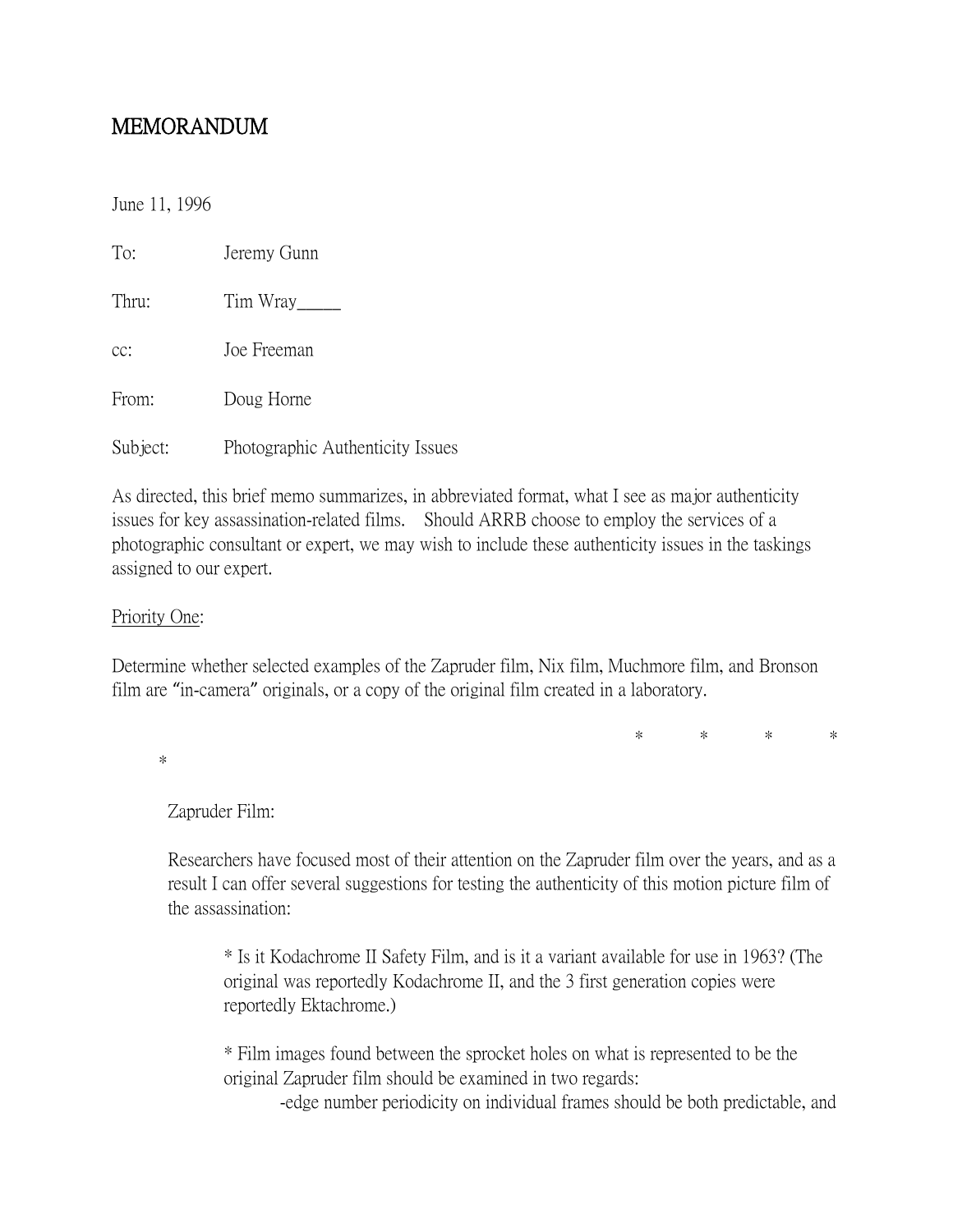consistent, if the film has not been tampered with; -image content between sprocket holes should be checked for both consistency with remainder of image in each frame, and uniform quality with remainder of each frame.

\* Optical Densitometry (and perhaps other techniques) should be employed on the images of the back, or posterior portion of President Kennedy's head between (as a minimum) frames 242 and 340, with the goal being to determine whether the extreme darkness of the back of the President's head in these images, and particularly between frames 313 and 340, is a natural feature on the film, or an artifact. Frames 242-312 could possibly serve as "control" frames and be compared to the frames of interest to many researchers, namely, all frames following 313 in which the back of the President's head is visible.

\* Optical Densitometry (and perhaps other techniques) should be employed on frames subsequent to President Kennedy's first visible receipt of a head wound (i.e., frame 313), particularly on frames 335 and 337, to determine whether the large, visible wound in the top-right-side of the head displayed in these images is a natural feature on the film, or an artifact.

\* An expert ruling should be made as to whether it is possible for both the foreground and background in a film such as this to be in focus, where the camera operator is panning with a telephoto lens to follow a moving object (the limousine). (Rationale for this test: whereas approximately 35 witnesses in Dealey Plaza claimed that the limousine came to a stop during the shooting, projection of the motion picture shows the car slowing, but not stopping. Some researchers have claimed that Zapruder film frames which show both a clear foreground--the moving limousine--and a clear background--witnesses and objects in Dealey Plaza which were stationary and not moving like the limousine--are an impossibility if the Lincoln Continental never came to a complete stop, and that various frames--such as 303, 305-307, and 309-310--that show both the foreground and background in focus, are a prima facie indication that the limousine came to a complete stop and that the film has been altered.)

\* Compare speed of head-snap in Zapruder film with speed of head-snap in Nix film to see if they equate; I believe a photogrammetric expert would be critical to this study, as well as film speed. (Rationale: if they do not equate, then the authenticity of one of the two films, or both, may be in question.)

\* Compare location of limousine (or, more precisely, location of the President) at the moment of the visible head shot (i.e., frame 313 in Zapruder film) using all 3 motion picture films useful for this purpose--Zapruder, Nix and Muchmore--to determine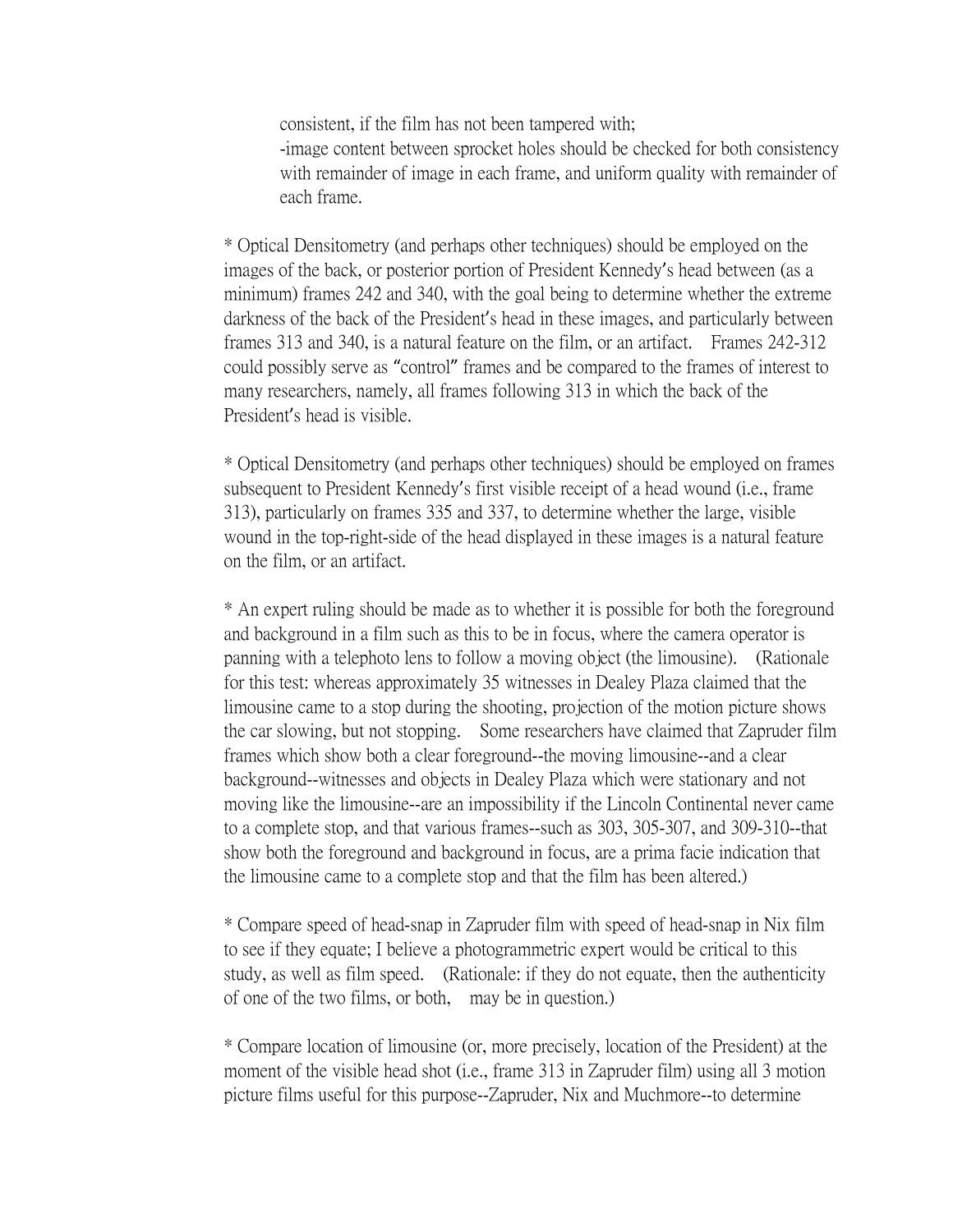whether the limousine (and the President) are depicted at the same point on Elm Street in each motion picture at this precise moment. (Rationale: if the locations do not equate, then there is something amiss with at least one of the films.)

\* Compare frames 302 and 303, and frames 316 and 317, for discontinuities in images, frame edge numbers, etc. which would indicate that these frames were not originally contiguous. (Rationale: researchers have pointed out that the head turns of the limousine Driver between 302-303, and 316-317 are excessive and may indicate that frames have been removed.)

#### Priority Two:

Study Willis Slide number 5:

\* Is it an "in-camera" original?

\* Since Willis Slide #5 does not appear to show a railroad train to the left of the Pergola on the grassy knoll, and yet the Nix film and various Bond slides do appear to show a railroad train, compare these items and determine what reasonable explanation there might be for a railroad train not appearing in one image, where it does in others supposedly taken at the same approximate moment in time.

## Priority Three:

Study best available copy (or copies) of Nix film to determine why the background appears either unusually dark, and/or inconsistent from frame-to-frame, above the white retaining wall to the left of the Pergola on the grassy knoll.

#### Priority Four:

Autopsy photographic materials of John F. Kennedy:

\* Do the black and white negatives in evidence at the Archives (B & W Kodak Safety Film, with four notches in each negative) match the type of film described in the official receipts from 11/22/63 (individual sheets of 4" X 5" Portrait Pan Film)?

\* Do the color positive transparencies in evidence at the Archives (256 Kodak Safety, with two notches in each transparency) match the type of film described in the official receipts